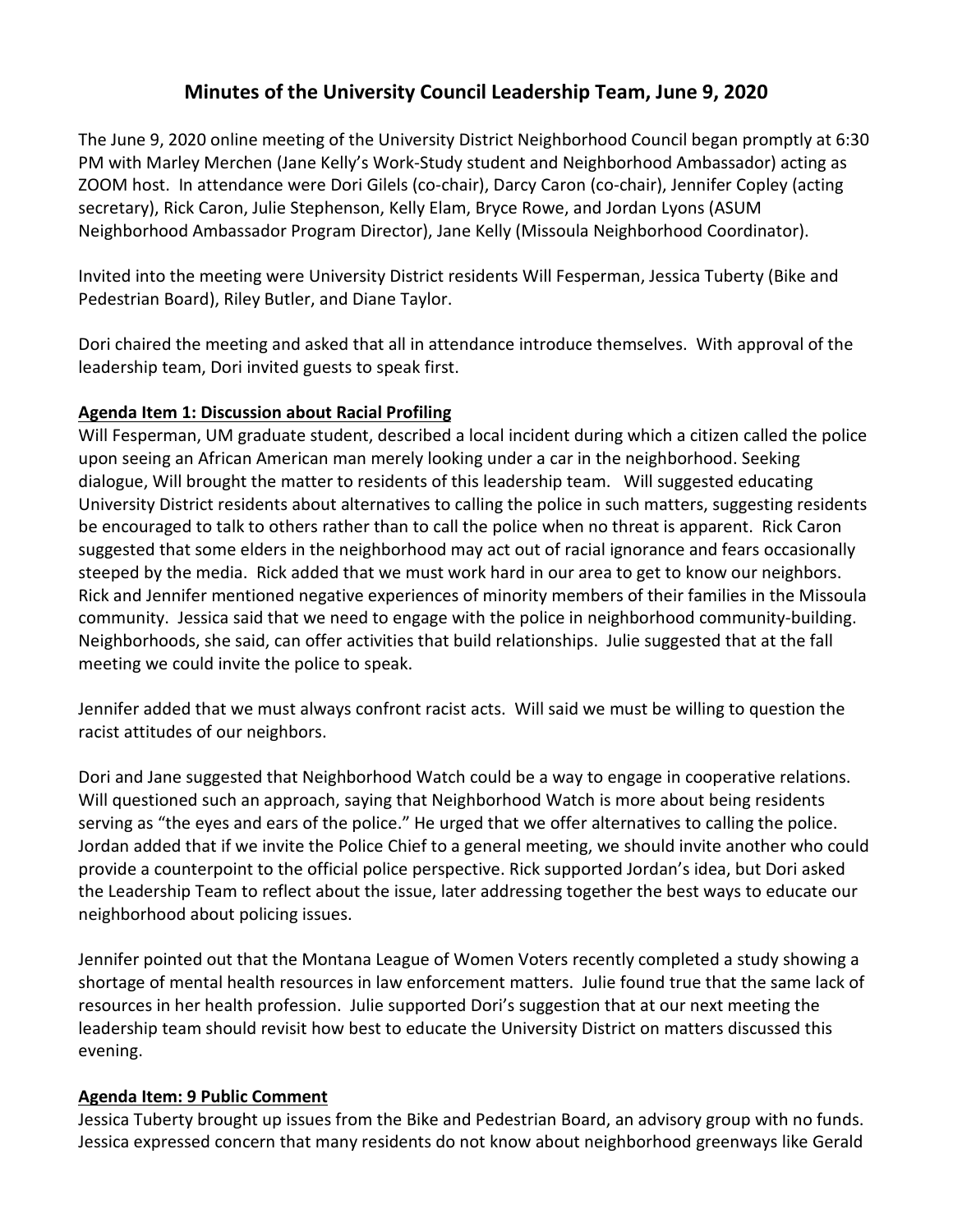Avenue. Such greenways are meant to encourage slower traffic to accommodate multiple usage by walkers, skaters, bikers, strollers and others who want to enjoy the neighborhood at a leisurely pace. The Gerald Street greenway, like many other greenways, connects to city systems (in the mountains on the east and the Clark Fork river corridor). Jessica asked the leadership team to consider publicizing the greenway system and, if possible, helping with signage.

On Thursday, June 11, from 5:00-700 PM, Jessica reported that the Bike and Pedestrian Board will sponsor an inaugural "slow roll" from Bonner Park to South Avenue and then back to Bonner Park. Residents are asked to wear masks and come with their families. This community outing, Jessica believes, will contribute to community-building, helping residents get to know one another.

Moving forward, Jessica hopes the Neighborhood Council will use its mailing list to get out information about such events. She suggested an interface with the University District and UM communication systems. Jane Kelly instructed Jessica to send her email address to Jane Kelly and Jane's work-study student, Marley Marchen.

## **Agenda Item 3: Approval of March 3, 2020, Minutes**

Members approved minutes after correction of the spelling of Jane Kelly's last name.

## **Agenda Item 4: Treasurer's Report.**

Treasurer Bryce Rowe reported that we have not yet spent 53% of our budget, \$1264.11. Jane Kelly will send us all a copy of a city resolution describing how neighborhood councils can spend their money. Having not yet had a 2020 general neighborhood meeting, there remains a question about whether or not we can spend funds for such expenses as the printing of a neighborhood newsletter.

#### **Agenda Item 5: Community Forum and University District Neighbors United COVID Reports**

On the 27<sup>th</sup> of May Bryce attended an online Community Forum, but said he had nothing to report. The Neighbors United, said Bryce, have helped one elderly couple get groceries and another individual pay for dog food. They are searching for University District stories about COVID experiences and encouraging people to hold Friday barbeques in front yards, while maintaining social distance. A website is in the works, said Bryce, and pictures are needed for their website.

# **Agenda Item 6: ASUM Report**

Jordan said he will gladly include in the newsletter activities mentioned by Bryce. The ASUM newsletter goes out to about 500 students. Jordan said that even with the shelter-in-place order in place, a few of his volunteers are still available to help with activities to improve U District quality of life, without increasing COVID risk.

Dori asked if students could provide some of the writing for the newsletter, and Jordan answered affirmatively, saying that he also uses better known guest contributors. Jordan indicated that his volunteers could help distribute Neighborhood Council newsletters. Jennifer and Rick volunteered to join ASUM volunteers, and Dori added her name to their list.

Julie asked if Jordan had gotten an email from a concerned resident living on Central and troubled by disruptive neighbors, members of a UM athletic team. Jane Kelly had recommended that ASUM would be good at mediating such an issue. Jordan did get the email and will follow through to see if the ASUM Ambassadors try to bring a solution. Jordan will contact the complainant.